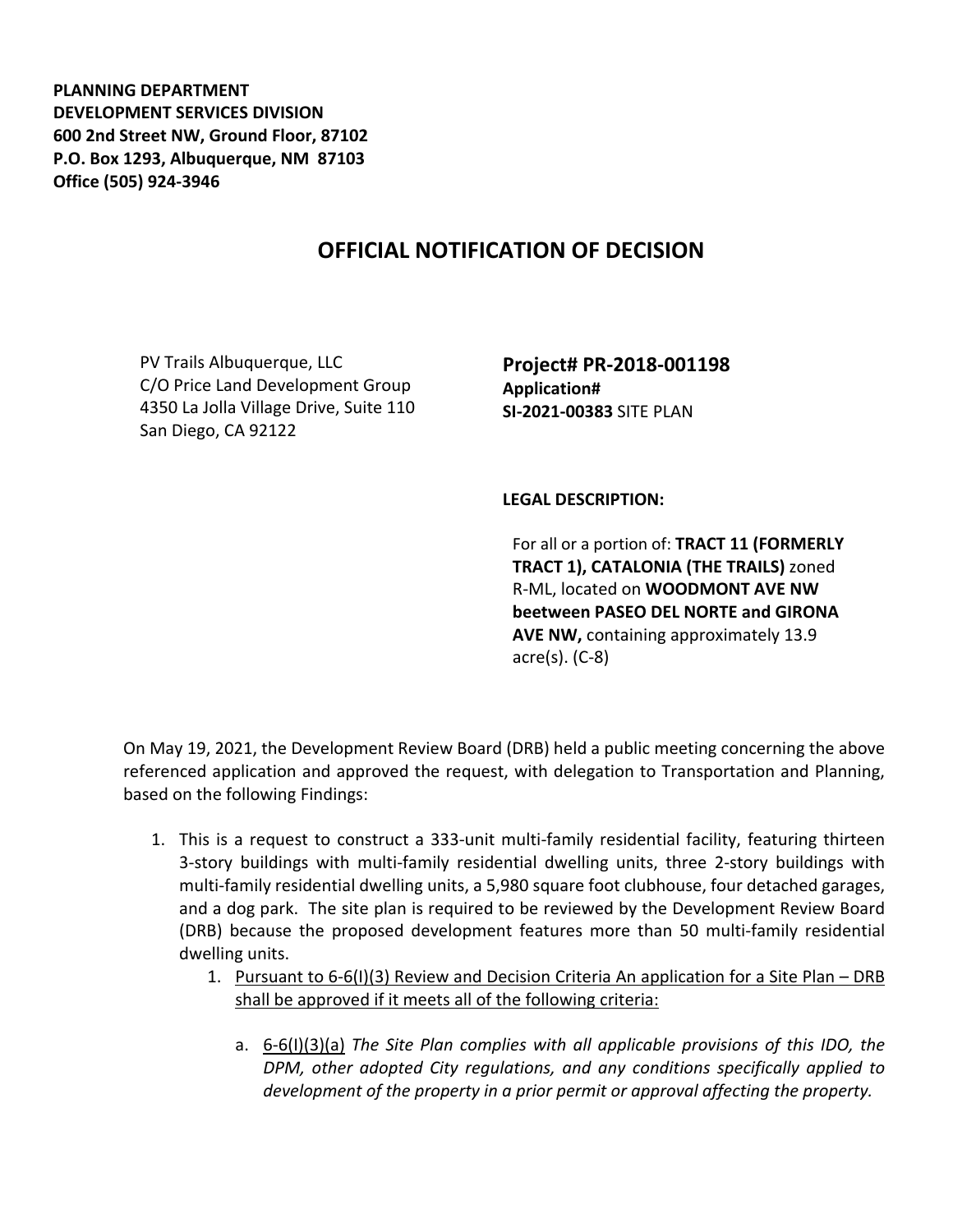Official Notice of Decision Project # PR-2018-001198 Application# SI-2021-00383 Page 2 of 3

> The parking meets the IDO requirements: 531 parking spaces are proposed where 500 parking spaces are required. The landscaping meets the IDO requirements: 133,165 square feet of landscaping is proposed where 71,916 square feet is required. The height of the buildings meets the IDO requirements: the 38-foot maximum height of the buildings complies with the 38-foot maximum building height in the R-ML zone district, as well as the 30-foot maximum height for areas of the site within 100 feet of the property lines for low-density residential development, meeting the Neighborhood Edge requirements.

*b.* 6-6(I)(3)(b) *The City's existing infrastructure and public improvements, including but not limited to its street, trail, drainage, and sidewalk systems, have adequate capacity to serve the proposed development, and any burdens on those systems have been mitigated to the extent practicable.* 

The site has access to a full range of urban services including utilities, roads and emergency services. A traffic impact study was prepared for the project, and all recommended roadway improvements per the approved traffic impact study have been included on the approved Infrastructure List.

*c.* 6-6(I)(3)(c) *If the subject property is within an approved Master Development Plan, the Site Plan shall meet any relevant standards in the Master Development Plan in addition to any standards applicable in the zone district the subject property is in.*

The subject property is not located within an approved Master Development Plan, therefore this criterion does not apply.

- 2. An Infrastructure List was approved with this Site Plan. A recorded Infrastructure Improvements Agreement (IIA) must be submitted.
- 3. The proposed development is permitted within the R-ML zone district.

## **Conditions:**

- 1. This Site Plan is valid 7 years from DRB approval (5/19/2021). An extension may be requested prior to the expiration date.
- 2. Final sign off is delegated to Transportation to use correct clear sight triangles and to modify landscaping as necessary, to show all vehicular and pedestrian accessway widths, to call out correct pedestrian ramp configurations, and to reference detail on handicapped spaces with a keyed note on the plan and to specify types of curb ramps with keyed notes on the plan.